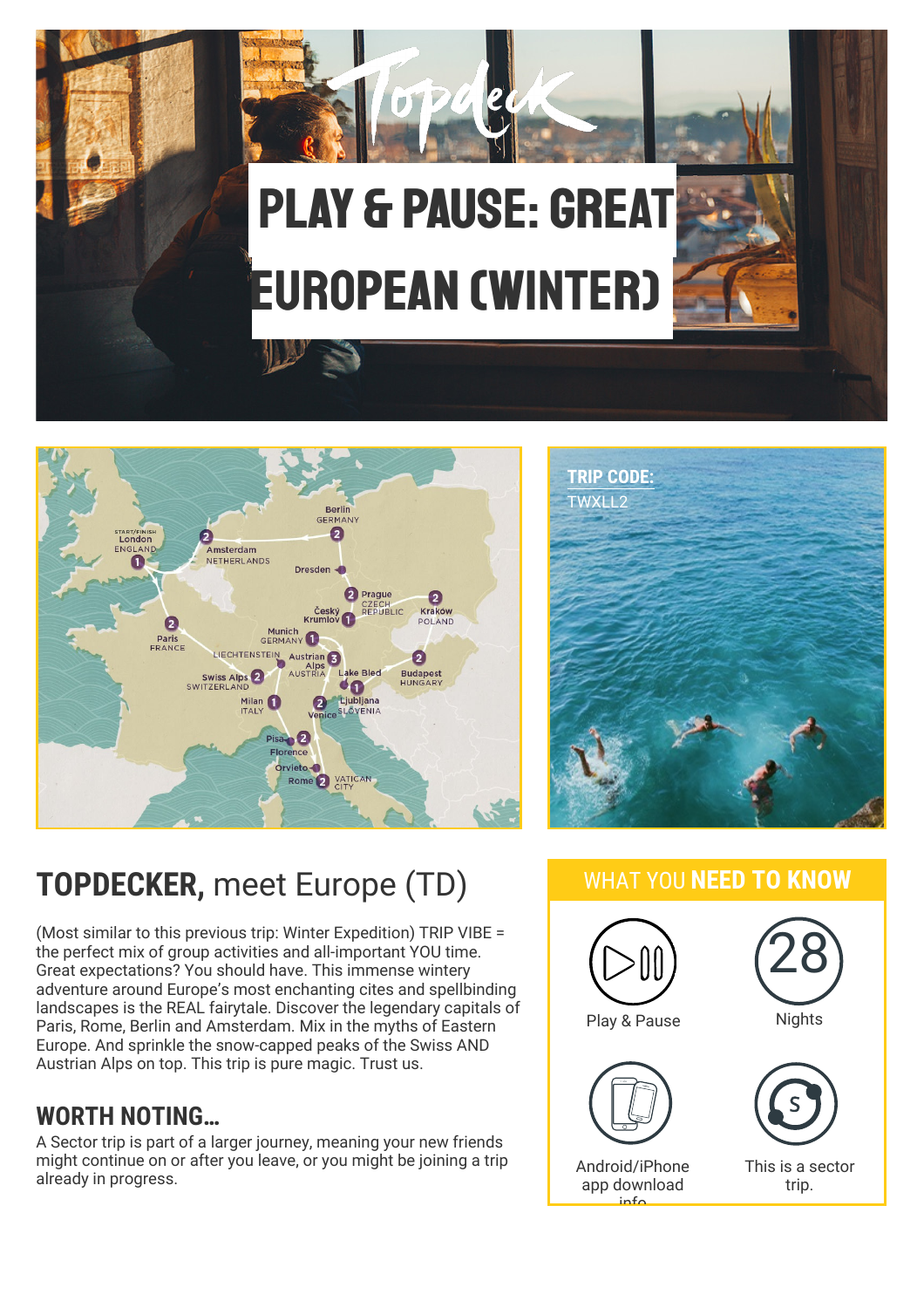## **HI,** and thanks for choosing to holiday with Topdeck

You can rest assured that we'll pull out all the stops to make your trip unforgettable. Now it's time to get excited about your holiday...

## ABOUTYOUR TRIP NOTES

These Trip Notes contain everything you need to know before your trip departs – including where to meet and what to bring. We recommend that you read these notes thoroughly so you know what to expect on your trip of a lifetime. Also, you can easily download and print this document off so you can bring it with you when you travel.

Please bear in mind that some points should be taken as a guide only – after all, everyone's different! For example, daily spending money and clothing lists can vary from one person to the next, so don't be alarmed if you don't expect to spend (or even wear) so much!

**PLEASE NOTE**: We strongly urge you to refresh this document as close to the time of your departure as possible to ensure you have the most up-to-date accommodation list and information available.

#### **ON THE BUCKET LIST (INCLUDED)**

- + Paris highlights drive
- + Visit Liechtenstein
- + Orientation walk of Milan with Trip Leader
- + Visit Pisa and see the famous Leaning Tower
- + Walking tour of Florence with local guide
- + Orientation walk of Orvieto with Trip Leader
- + Walking tour of Rome with Trip Leader
- + Walking tour of Venice with Trip Leader
- + Walking tour of Munich with Trip Leader
- + Visit Lake Bled
- + Budapest highlights drive
- + Danube dinner cruise
- + Walking tour of Kraków with Trip Leader
- + Walking tour of Ceský Krumlov with Trip Leader
- + Walking tour of Prague with Trip Leader
- + Orientation walk of Dresden with Trip Leader
- + Berlin highlights drive

#### **MORE INCLUSIONS**

- + Paris highlights drive
- + Visit Liechtenstein
- + Orientation walk of Milan with Trip Leader
- + Visit Pisa and see the famous Leaning Tower
- + Walking tour of Florence with local guide
- + Orientation walk of Orvieto with Trip Leader
- + Walking tour of Rome with Trip Leader
- + Walking tour of Venice with Trip Leader
- + Walking tour of Munich with Trip Leader
- + Visit Lake Bled
- + Budapest highlights drive
- + Danube dinner cruise
- + Walking tour of Kraków with Trip Leader
- + Walking tour of Ceský Krumlov with Trip Leader
- + Walking tour of Prague with Trip Leader
- + Orientation walk of Dresden with Trip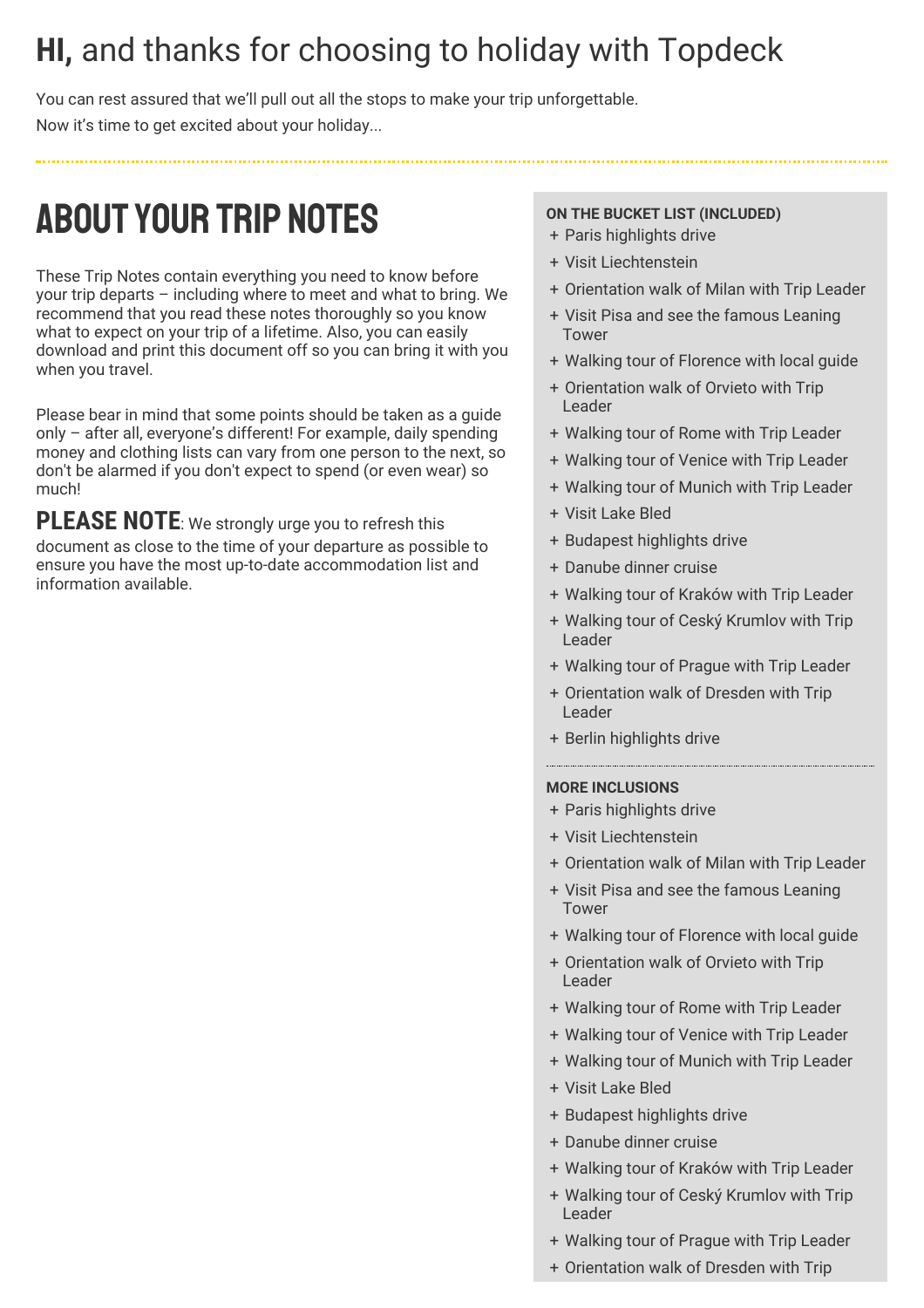+ Berlin highlights drive

#### YOUR TRIP WILL START

#### **PICK UP:**

London Europe

#### YOUR TRIP WILL FINISH

#### **DROP OFF:**

London Europe

## Trip currencies

- + England -
- + France -
- + Switzerland -
- + Italy -
- + Liechtenstein -
- + Vatican City -
- + Austria -
- + Germany -
- + Slovenia -
- + Hungary -
- + Poland -
- + Czech Republic -
- + Netherlands -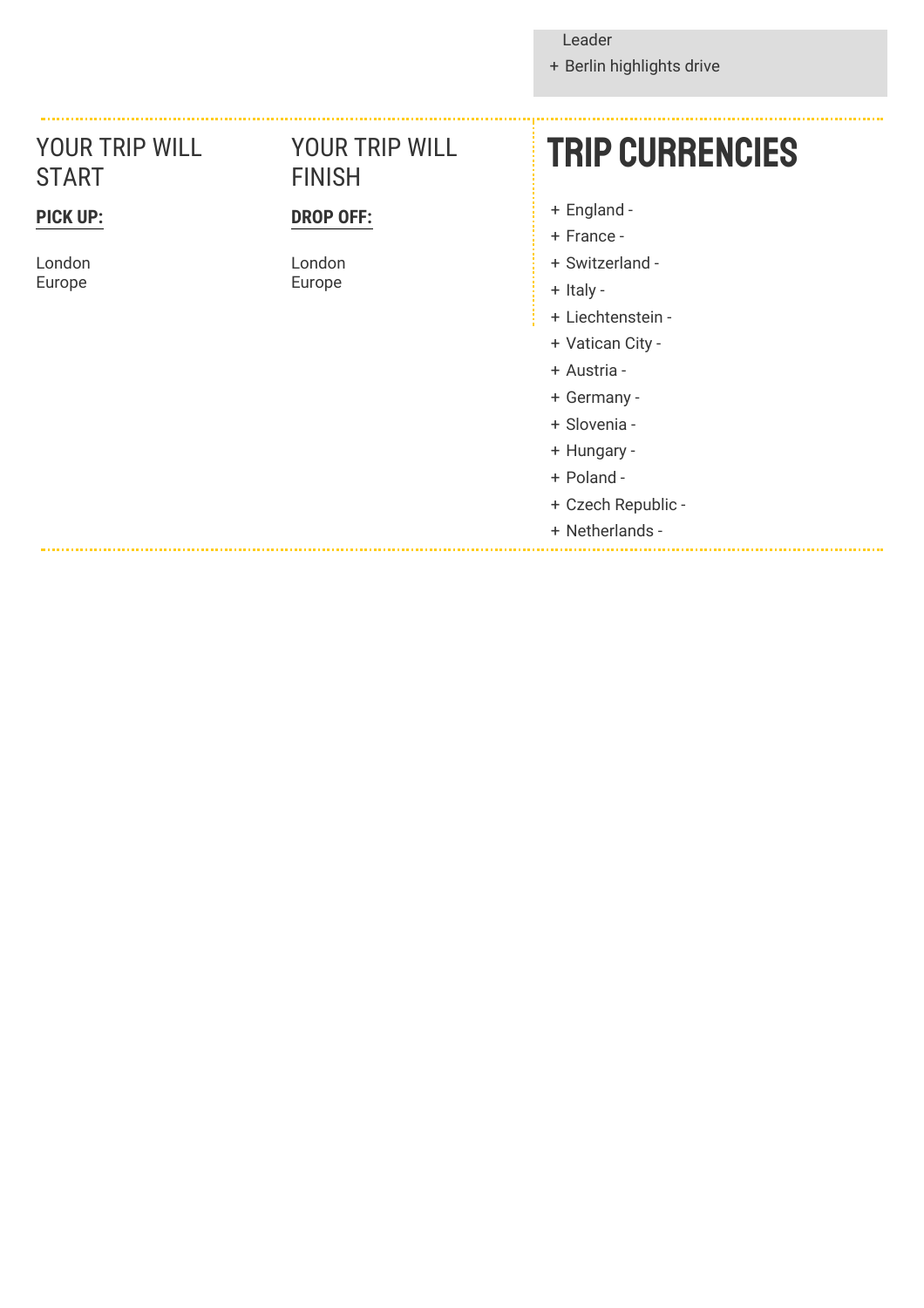## YOUR ITINERARY DAY 1 | LONDON (ENGLAND)

Great Britain. The ONLY place to kick off your Great Euro Winter escape. First: meet the small bunch of trip mates who'll be sharing the ride. Then: get pumped for the adventure at our first included group dinner. Ready for just under a month's worth of magical cities, frosty canals, glittering mountains and Frozen-style castles? You're in exactly the right place.



+ Dinner

### DAY 2 | LONDON – PARIS (FRANCE)

Warm up with a cup of Earl Grey and wave cheerio to Blighty - we're hitting the road early to jump across the Channel. The home of Coco Chanel, the Mona Lisa and the world's yummiest pastries – Paris deserves its rep as the European capital for culture and drool-worthy food. We'll tick off all the showstoppers with a driving tour around the City of Luuurve. And for dinner? If you're feeling brave, your expert Trip Leader knows where you can try escargot without \*shelling out\* (sorry not sorry). Bon appétit!





+ Breakfast +

+ Paris highlights drive

### DAY 3 | PARIS

Yep, you're finally here – so, this is your day to simply do you. Create a solid dent in your bucket list with a visit to the Louvre (book your tickets in advance!) and the Musée d'Orsay. Hunt down the cosiest patisseries in town (your Trip Leader knows where it's at). Get lost amongst the shelves of history at Shakespeare and Co. Bookshop. Flash some plastic along the Champs Elysées. Or inject some feel-good vibes at the I Love You Wall. Feeling frosty? We got you – keep those calves warm on an optional bike tour. Or get an alternate view of the City of Light with a river cruise down the Seine. Tonight, go all-out with an optional evening at the cabaret. Think: bright lights, OTT costumes and deathdefying acrobatics. You're in the home of the can-can after all.



+ Breakfast

#### **WEALS:**  $\overleftrightarrow{X}$  OPTIONAL **ACTIVITIES:**

- + Seine River cruise: from €10
- + Bike tour of Paris: from €30
- + Parisian cabaret show: from €75

### DAY 4 | PARIS – SWISS ALPS (SWITZERLAND)

Disclaimer: today is a bit of a drive day. But you already knew that, right? Strap in. Get to know your trip mates better. Or simply soak up the jaw-dropping, snow-capped scenery as it whizzes past the window. They don't have views like this back home. Cue the fairytale villages and romantic castles of your imagination. Later, we'll get stuck into a group dinner before heading to the hotel bar. Or sit back in the crisp (note: freezing) alpine air with a steaming cup of glühwein. Yep, this is what you came for.



- + Breakfast
- + Dinner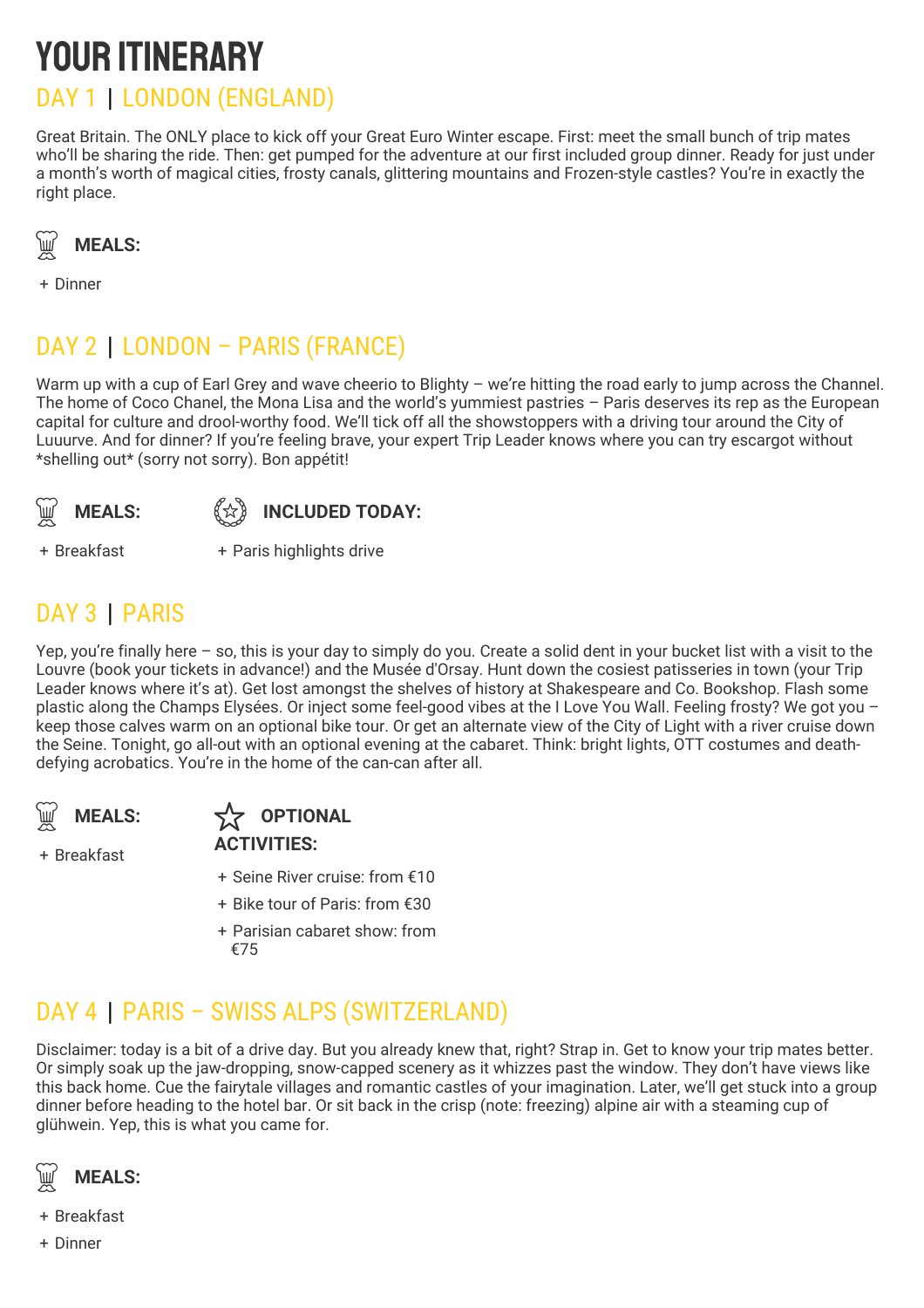### DAY 5 | SWISS ALPS

There's one word to describe Switzerland in winter: MAGIC. So, here's a free day to discover exactly what that means. Our suggestion for a clear day? Take the revolving gondola to the top of Mt Titlis for all the unbeliEVABLE panoramas (without the effort). Or strap on your boots and explore the forest trails – 'holy sh\*t' moments guaranteed. Rather uncover the gastronomic wonders of this place? Head into town and sip on the world's best hot chocolate by a crackling fire. Whatever you choose, you're going to have views for days. Dinner tonight is on you – haven't tried cheese fondue yet? Now's your chance (unless you're lactose intolerant, obvs).



**OPTIONAL ACTIVITIES:**

+ Breakfast

+ Scenic excursion to Mt Titlis: from 64 CHF

### DAY 6 | SWISS ALPS – LIECHTENSTEIN – MILAN (ITALY)

Pelt your Trip Leader with one last snowball and snap another pic of the dreamy frosted-peaks (it'll never do this place justice) – we're outta here after breakfast. After making a pit stop in the teeny-tiny country of Liechtenstein, we'll roll into the style capital of the world: Milan. Home to all the big-name labels and the fifth largest Christian church in the world – take a stroll with your Trip Leader, before having the rest of the afternoon off to do your own spontaneous thing. Window shop your way around the Galleria Vittorio Emanuele II. Soak up the views (and I-N-C-R-E-D-I-B-L-E architecture) from inside the Duomo. Walk the runway at the Triennale Design Museum. Or find a painfully stylish bar to indulge in an aperitivo. Here at Christmastime? Try panettone. It originated here, so you know it's gotta be better than the packaged one your crazy aunt brings every year.



#### **INCLUDED TODAY:**

+ Breakfast +

+ Orientation walk of Milan with Trip Leader

Visit Liechtenstein

#### DAY 7 | MILAN – PISA – FLORENCE

We're rolling on to the capital of Tuscan cuisine today. You packed your fat pants, right? But first: the wonky tower of Pisa. If you're gonna take THAT photo, think of something unique. Please. Before our included dinner tonight, rug up and take a stroll along the Arno River for those this-is-what-I-came-for vibes. Then: did someone say karaoke? If you're up for it, join the gang in a battle of the ballads at a local bar. Or hunt down a gelateria for a scoop (or two) of the good stuff. Who said you can't have gelato in winter? No one.

**MEALS:** (分)



+ Breakfast

+ Dinner

+ Visit Pisa and see the famous Leaning Tower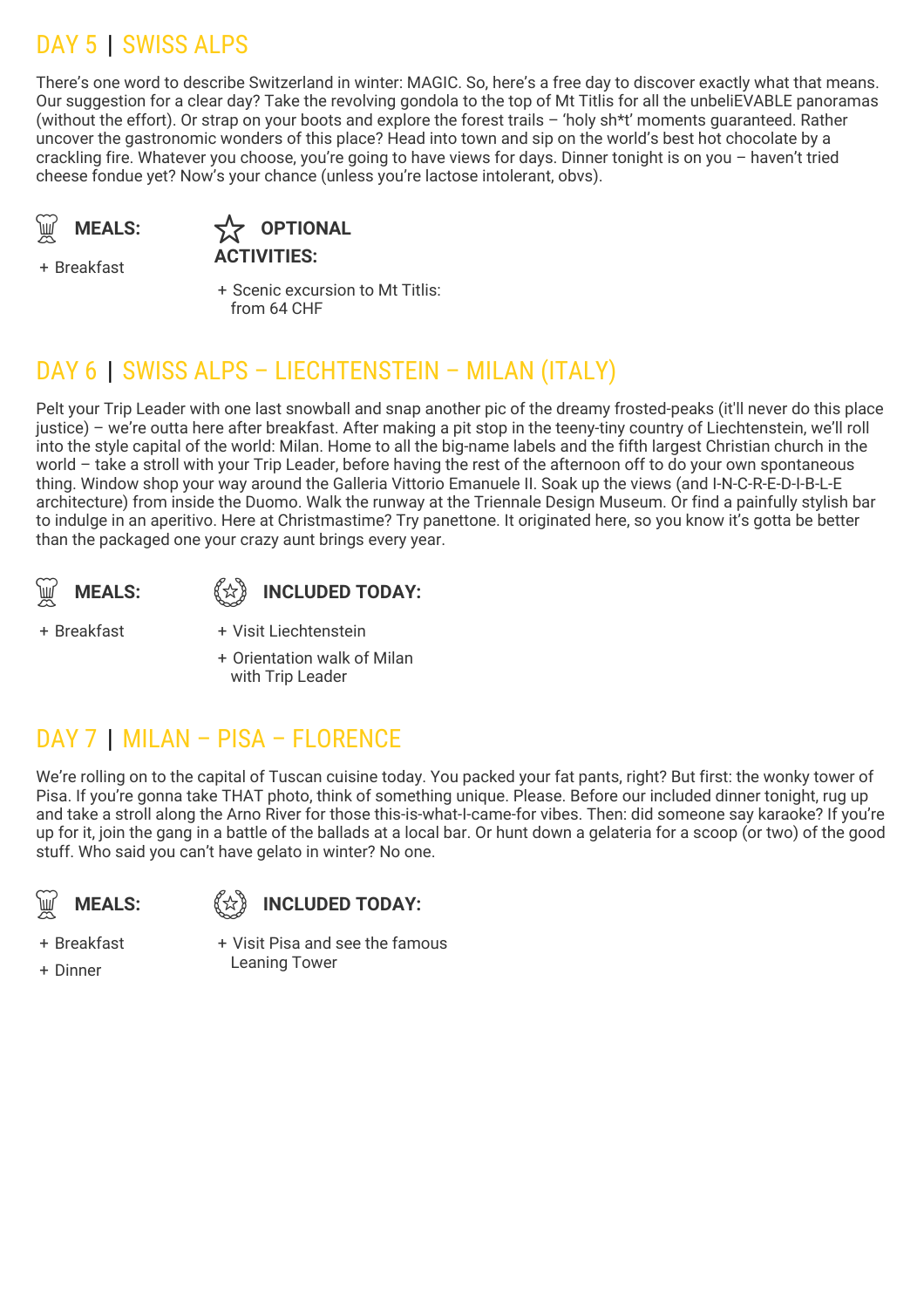### DAY 8 | FLORENCE

Florence has more stories than you can poke a stick at, more culture than a Melbourne hipster, AND it gave the world David (putting dad bods to shame since 1504). We'll get the lay of the land on an in-depth walking tour with a local guide. Then: take your new-found knowledge and hit the streets solo. Uffizi Gallery. Ponte Vecchio. Piazza della Signoria. The Duomo. You can't see it all, but you sure as hell can try! Tonight, don your beanie and head to Piazzale Michelangelo – even in winter, the sunset is redic. Then, indulge in a centuries-old tradition at Babae restaurant: the only place in Florence with a functioning 'wine window'. We're sold.

**MEALS:** 《☆》

#### **INCLUDED TODAY:**

+ Breakfast +

Walking tour of Florence with local guide

#### DAY 9 | FLORENCE – ORVIETO – ROME

Onwards! First: a pit stop at the hilltop town of Orvieto to see the grand cathedral and dig into a wild boar panini (unless you're vegetarian, soz). Then: bella Roma awaits. Strap in for one EPIC walking tour. We're talking a solid few hours of non-stop sights, off-the-tourist-trail hidden gems and a run-down of almost 3000 years of history. Pass by the Pantheon, (don't) sit on the Spanish Steps, check out the mighty Colosseum and throw your two cents in the Trevi Fountain. Then, you're in Disneyland for foodies – so you know dinner tonight is gonna be good. Need pointing in the right direction? Your Trip Leader's on it.





+ Breakfast +

+ Orientation walk of Orvieto with Trip Leader

+ Walking tour of Rome with Trip Leader

#### DAY 10 | ROME

You've watched (or been made to watch) Eat. Pray. Love. Now, it's time to make like Julia and put this city to the test. You have 24 hours of freedom to explore. Count your blessings on an optional tour of Vatican City, then play 'I-spy' with two-and-a-half millennia worth of history. Head up Capitoline Hill for awesome views. Grab a bite at Lost Food Factory (arguably one of the best sandwich spots in town). Or do as the locals do and indulge in a little dolce far niente (delicious idleness) with a piping hot macchiato at a local cafe. Tonight, shake out those fat pants for round two. Cue: allllll the cream-filled, sauce-topped carbs!





+ Breakfast

+ Guided tour of Vatican City: from €60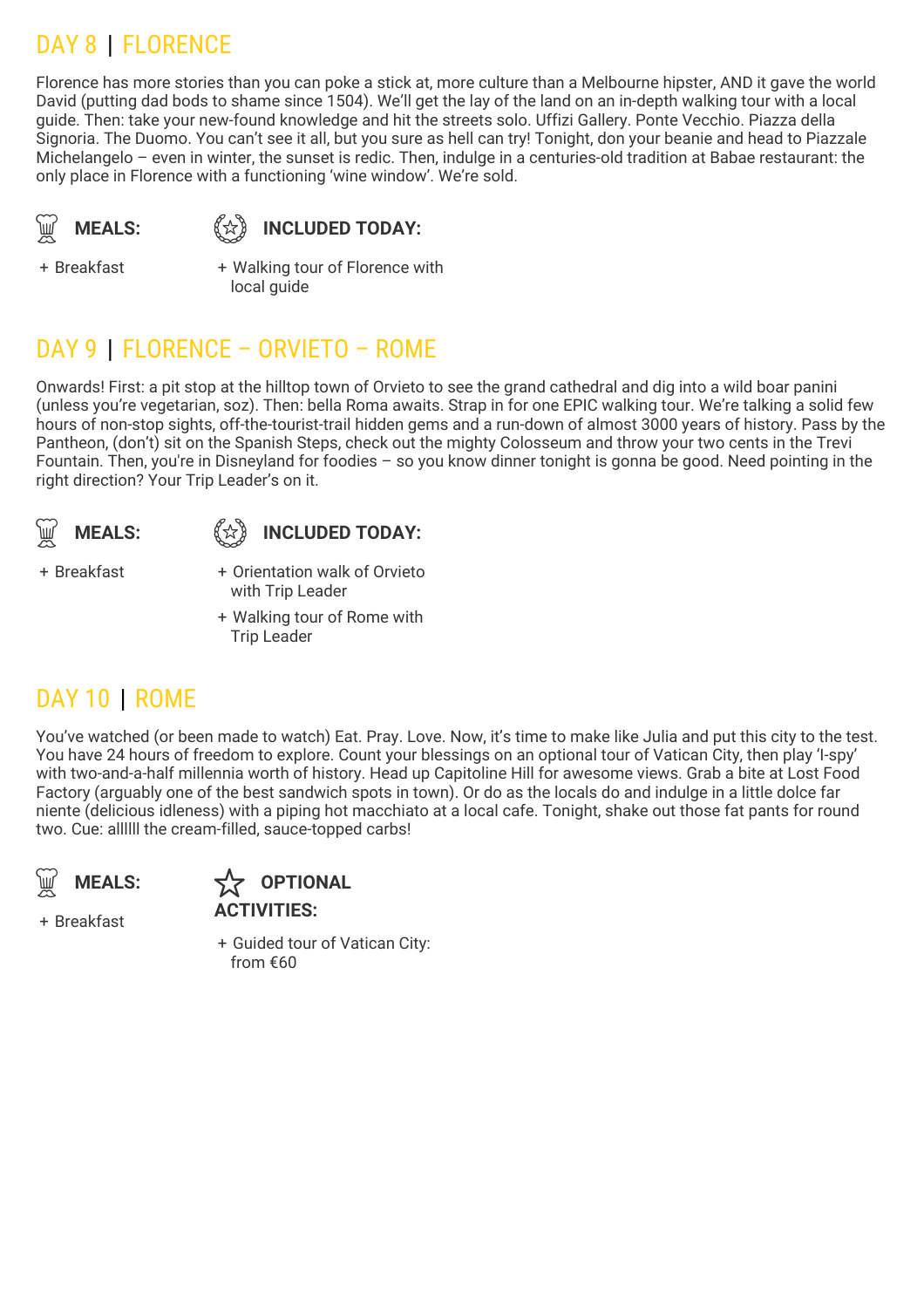### DAY 11 | ROME – VENICE

The drive to Venice is your chance to share snaps with your new mates, catch up on some zzzzs and text the 'rents (trust us, you'll be too busy later). We'll park up in the birthplace of Vivaldi later this afternoon. Throw on your beanie and acquaint yourself with the who's who of Venice's usual suspects on a walking tour – ticking off the likes of St Mark's Square, Doge's Palace and Accademia Bridge. Then, stop and take in the romantic winter vibes with a Venetian hot chocolate overlooking the canal. Yep, you're actually here.

$$
\bigcirc \hspace{-0.1cm} \bigcirc \hspace{-0.1cm} \bigcirc \hspace{-0.1cm} \mathsf{MEALS:}
$$

**INCLUDED TODAY:**

**OPTIONAL ACTIVITIES:**

+ Breakfast +

Walking tour of Venice with **Trip Leader** 

+ Get a personalised trip T-shirt or hoodie: from €21

### DAY 12 | VENICE

Centuries-old architecture. Inventive cuisine. And a bucket-load of culture. Venice is just begging to be explored. Good news: you've got the whole day to do just that. Need suggestions? Go classic with an optional gondola ride down the Grand Canal. Sift through the titles in the floodproof(ish) Libreria Acqua Alta bookshop. Head off the tourist trail with a trip to Giudecca Island. Get lost in the maze of canals and piazzas. Then seek out Café Florian for a piping mug of rich hot chocolate and zaletti biscuits. That's what makes the memories. Later, score a cheap meal at Osteria Al Portego or fill up on alllll the drool-worthy Italian pastries (no judgement here).

**MEALS:**

+ Breakfast



+ Gondola ride down the Grand Canal: from €30

### DAY 13 | VENICE – AUSTRIAN ALPS (AUSTRIA)

Order one last coffee in poor Italian (hey, you tried!) and prepare yourself for some I-N-C-R-E-D-I-B-L-E scenery as we make our way to the Austrian Alps. So much more than schnitzel, strudel and The Sound of Music, this thrill-seekers' paradise should have been sponsored by GoPro. After an included dinner tonight, kick back, relax and enjoy whitewashed serenity. You time never looked better.

**MEALS:** 

**OPTIONAL** 

**ACTIVITIES:**

+ Dinner +

+ Breakfast

+ Tobogganing in the Alps: prices available locally

### DAY 14 | AUSTRIAN ALPS

Rise and shine – the Austrian Alps await! This place is a snow-fanatic's ultimate fantasy and you'll have a full day to shred to your heart's content. Whether you're a first-timer or a seasoned pro, ask your Trip Leader for the best slopes for you – then hit the powder! Rather soak up the snow-capped scenes from above? Tandem paragliding has your name on it. Or just sit back and enjoy a day sipping hot chocolate surrounded by gob-smacking alpine scenery. It's 100% up to you.





- + Breakfast
- + Skiing in the Alps: from €150
- + Tandem paragliding: from €144 (plus €24 deposit)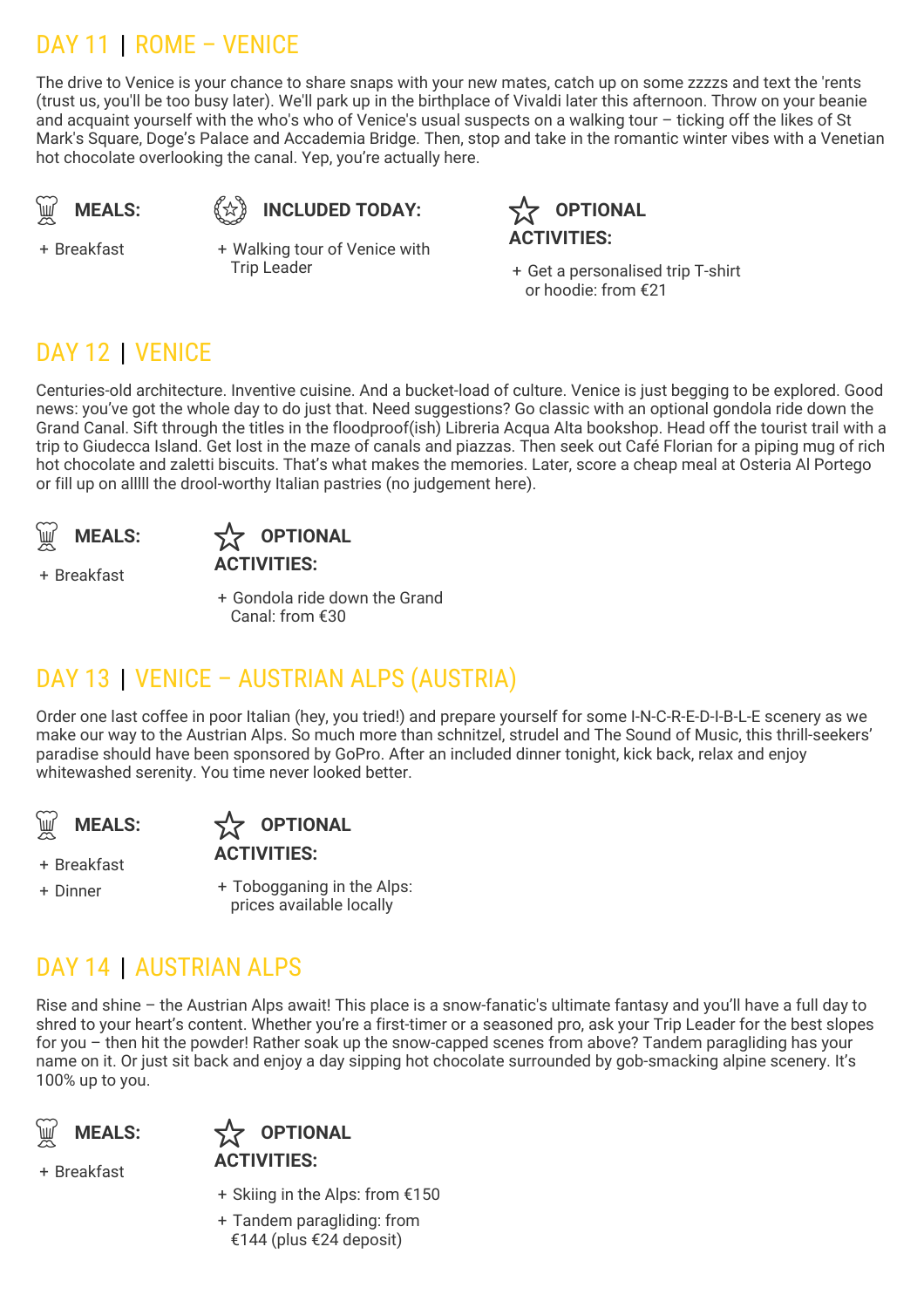### DAY 15 | AUSTRIAN ALPS

Icing sugar-dusted mountain ranges. Ski runs glistening in the morning sun. This place? Magical. Hit the slopes early and make the most of your last day here. Or strap on the snow-shoes and arrange a hike through the valley. Tonight, get the gang together for a wiener schnitzel and cup (or two) of piping hot glühwein. It doesn't get more winter-y than this.

**MEALS:** 

**OPTIONAL ACTIVITIES:**

+ Breakfast

+ Skiing in the Alps: from €150

#### DAY 16 | AUSTRIAN ALPS – MUNICH (GERMANY)

Next up? A country where beer is officially considered an essential food group (right next to sausage and sauerkraut). Say hello to Germany! We'll kick things off with a walking tour of Munich then it's the moment you've been waiting for – an appropriate occasion to wear lederhosen. Head to the 428-year-old Hofbräuhaus for a royal Happy Hour experience or a cosy beer hall for a giant-sized pork knuckle with your trip mates. Prost!

**MEALS:** 《☆》



+ Breakfast +

Walking tour of Munich with Trip Leader

### DAY 17 | MUNICH – LAKE BLED (SLOVENIA) – LJUBLJANA

After another included brekkie, we're plugging Ljubljana into the GPS. Try pronouncing it, we dare you. But first: a visit to the mesmerising Lake Bled. It's even better without the filter, trust us. Take a stroll around the glistening blue lake. Or hire a boat across to the island and ring the wishing bell. You wished for more wishes, didn't you? After we roll into Slovenia's hip capital, you'll have the whole afternoon to explore on your own. The castle has been waiting for you since Celtic times – so don't keep it hanging any longer. Tonight, gather the fam and hit the town for a vino with a side of live music. Or chill back at the hotel and recharge those batteries – there's still 12 days of adventuring left!



#### **INCLUDED TODAY:**

+ Breakfast + Visit Lake Bled

#### DAY 18 | LJUBLJANA – BUDAPEST (HUNGARY)

Our Ljubljana love affair was short but oh-so-sweet. Up next? The twin cities of Buda and Pest. See why they call this place the City of Bridges, as we're chauffeured past the Chain Bridge, Castle District, Gellert Hotel, Heroes' Square and House of Terror on a driving tour. SD cards full and tummies grumbling, we're gonna take it up a level with a dinner cruise down the Danube. Grab your coat and sit on the upper deck – Buda Castle and House of Parliament look even better lit up like Christmas. Trust us.





- + Breakfast
- + Dinner
- + Budapest highlights drive
- + Danube dinner cruise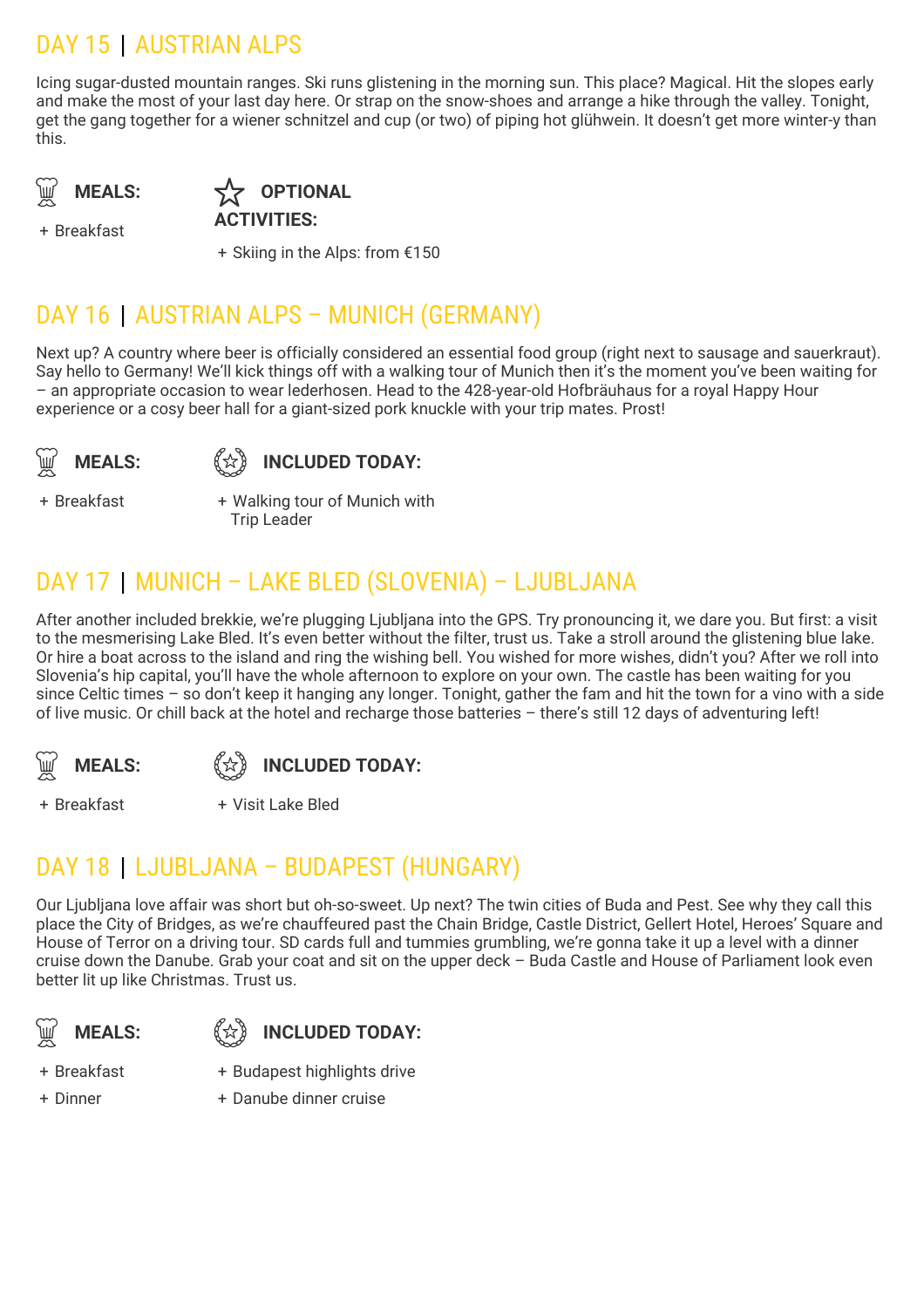### DAY 19 | BUDAPEST

You wanted freedom to explore – here it is. Check out the Central Market Hall. Explore the Jewish Quarter. Play pinball at the Flippermúzeum. Get a harrowing education at the House of Terrors. Hunt down the Anonymous Statue. Soak in the warm therapeutic waters of the Széchenyi Thermal Baths. Or head to Buda Castle and check out all the views from Fisherman's Bastion. Tonight, get stuck into some local fare: goulash, chicken paprikash, langos, dobos cake. Hopefully you like paprika, they're kinda obsessed with it here. Or hang with the hipsters at one of the original ruin bars. Our suggestion? Try pálinka (traditional fruit brandy) – it's like a warm hug for your insides.



+ Breakfast

### DAY 20 | BUDAPEST – KRAKÓW (POLAND)

Legend has it a dragon had to be defeated in order for this place to be built. Game of Thrones, eat your heart out. Welcome to Kraków! Get acquainted with Poland's beating heart and the largest medieval town square in Europe on today's walking tour. Then? Take Fleetwood's advice and go your own way. Top up your history knowledge at Wawel Castle, explore the quirky cafes and boutiques in the Jewish Quarter, head to Schindler's Museum (be prepared to queue) or find a local haunt and tuck into a heart-and-soul-warming bowl of rosól.





+ Breakfast +

Walking tour of Kraków with Trip Leader

### DAY 21 | KRAKÓW

Today = you do you. Need some suggestions? Head to Hamsa in the heart of the Jewish Quarter for some 'Hummus and Happiness'. Shop for amber in the UNESCO-listed Cloth Hall. Or do as the locals do and head to Okraglak for some drool-worthy street food – Zapiekanki is a must! Then: it's vodka time. On an optional tasting tour, wander the cobblestoned streets with a local guide – learning the history behind Polish vodka and sampling a few flavoured varieties as you go. This stuff is not for mixing with cranberry juice. Trust us. Feeling buzzed? Przypiecek is a pierogi place with your name on it.

**MEALS:** 

+ Breakfast



**ACTIVITIES:**

+ Vodka tasting: from PLN 149

### DAY 22 | KRAKÓW – CESKÝ KRUMLOV (CZECH REPUBLIC)

Up next? Ceský Krumlov. The entire place is UNESCO World Heritage–listed so prepare to be seriously WOW-ed. Take a wander around this historic city with your in-the-know Trip Leader – before getting out and exploring solo. A grand medieval castle. Twisting cobblestone streets. Disney-style Gothic churches. And a scenic meandering river. This place is what they meant by 'fairytale'. Fact: they've been brewing beer here since the 1300s. So, get the lowdown on the OG of Czech beer at Eggenberg Brewery before our included dinner tonight.

**MEALS:** (分)

**INCLUDED TODAY:**

+ Breakfast

+ Dinner

+ Walking tour of Ceský Krumlov with Trip Leader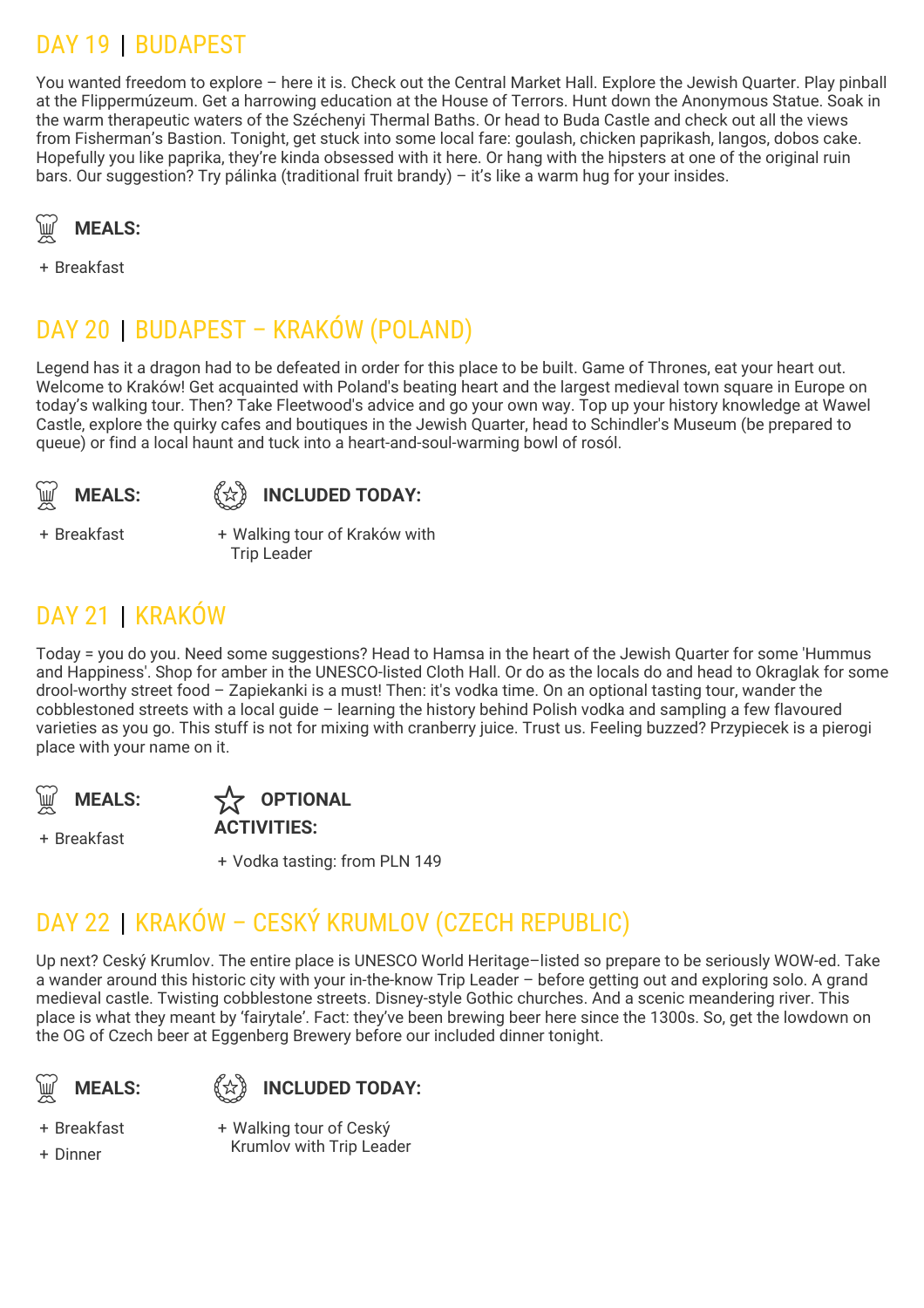### DAY 23 | CESKÝ KRUMLOV – PRAGUE

Onwards to the spire-filled skyline and mysterious streets of Prague! Get acquainted with this picture-perfect city as our Trip Leader takes us on a wander through Wenceslas Square, past the largest ancient castle in the world and across medieval Charles Bridge. Try to catch the quirky show the 600-year-old Astronomical Clock puts on every hour. And – if you're here in December – warm up with some mulled wine or steaming palacinky pancakes under the ginormous Christmas tree in Old Town Square for alllll the festive cheer.

**MEALS:** 《☆》

**INCLUDED TODAY:**

+ Breakfast +

Walking tour of Prague with Trip Leader

### DAY 24 | PRAGUE

That's right folks – it's your day, your way. So, make like Dora and get exploring. Check out the John Lennon wall. Soak up some history at the Communist Museum. Take the funicular up Petrin Hill for all the views. Stroll the fairytale halls of the Klementinum. Or grab a delish roast pork roll at one of the street vendors lining Old Town Square. Fancy yourself as a bit of a hops connoisseur? Don't miss the beer tasting optional this afternoon. Or satisfy your sweet tooth (so, every tooth) with a sugar-filled serving of trdelník. Think: fire-roasted pastry coated in cinnamon sugar – add Nutella and you've got the stuff of dessert dreams \*wipes drool from chin\*.





+ Breakfast

+ Local beer tasting in Prague: from 800 CZK

### DAY 25 | PRAGUE – DRESDEN (GERMANY) – BERLIN

From one beer capital to the next. Get acquainted with 800 year-old Dresden – a city virtually destroyed in WWII and then rebuilt – before we make tracks to Berlin. Prep yourself for currywurst and more hipsters per capita than anywhere else. We'll drive you around to see the main sights including (what's left of) the Berlin Wall, Museum Island, the Holocaust Museum and Alexanderplatz. Then: tonight dinner is on us. Prost!



**INCLUDED TODAY:**

+ Orientation walk of Dresden

+ Breakfast

- + Dinner
- + Berlin highlights drive with Trip Leader

#### DAY 26 | BERLIN

You've got 24 hrs here. Make the most of it. Our advice? Opt in for a historic walking tour that's, you know, not boring. Get a local insight into what the city was like under Nazi rule and tick off the likes of the Reichstag, Checkpoint Charlie and Brandenburg Gate. Plus, get the in-the-know tips on where to spend your free time later. Or put those taste buds to the ultimate test on an awesome AF food tour. We're talking kebabs, pastries, more currywurst, pierogi and local beers (you're in Germany after all). This evening, show off your best Bambi impression on one of the city's ice rinks. Or grab some R&R back at your digs. Choice is yours.





- + Breakfast
- + Third Reich walking tour: from €12
- + Berlin food tour: from €45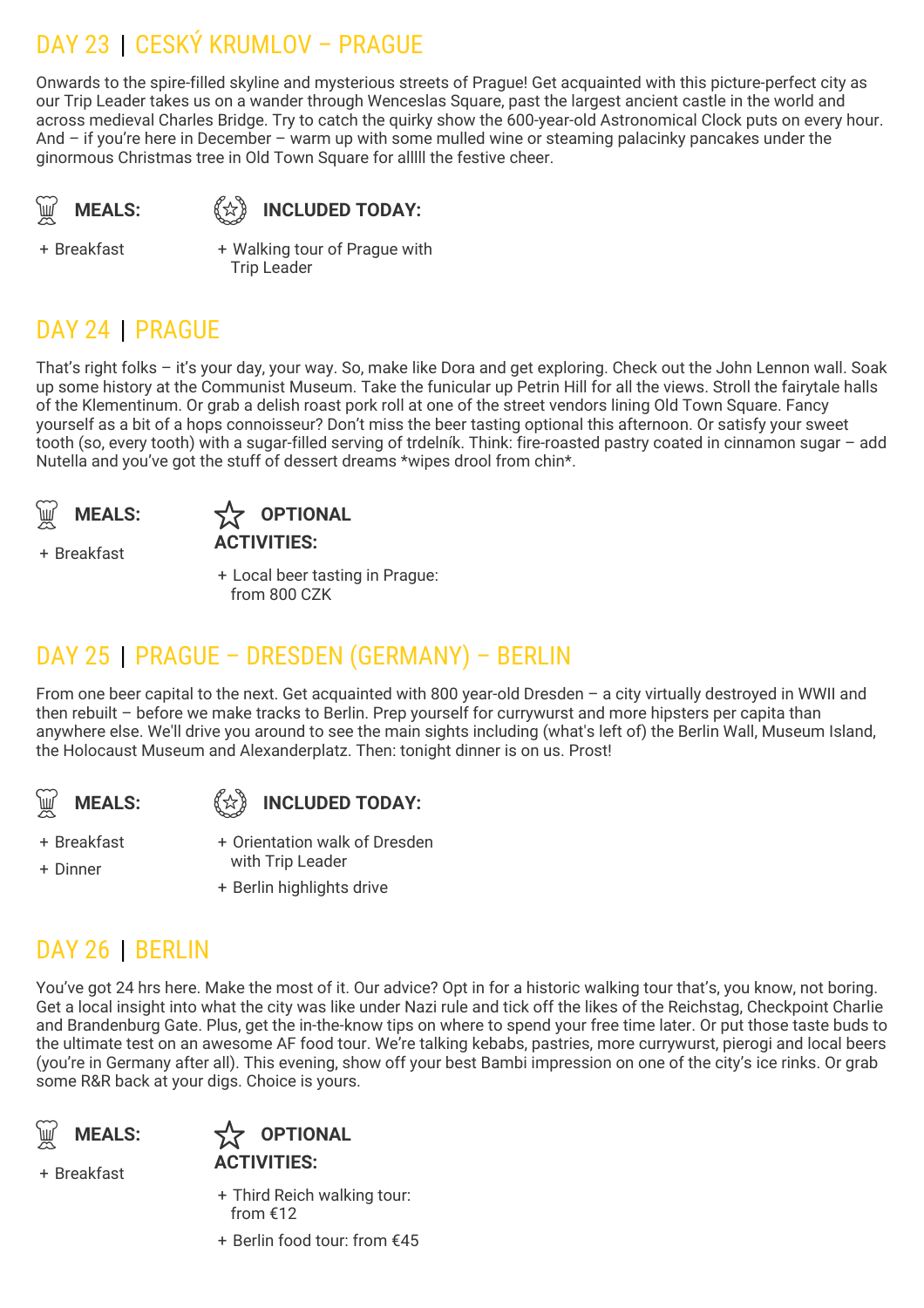### DAY 27 | BERLIN – AMSTERDAM (NETHERLANDS)

Our trip may be coming to a close, but it's not over yet! We've got our eye on Amsterdam today. Dump your stuff and hit the cobblestones – Dam Square, the Royal Palace and the National Monument are waiting. For dinner tonight, you're gonna be spoilt for choice – think Dutch steakhouses, trendy vegan haunts and pancake places galore. Our recommendation? Hunt down some hot chips and mayo, park up on a bench and watch life float by on the canals. It's a mood.



+ Breakfast

### DAY 28 | AMSTERDAM

And just like that, this is our last full day together. FFS don't hang about! Join the locals and check out Amsterdam's iconic canals, bridges and parks on an optional bike tour. Or for the culture fiends – delve a bit deeper with a visit to the Anne Frank House (don't forget to book in advance!). Then: there's 51 museums here but the Van Gogh Museum and Rijksmuseum should be top of your list. Or get lost amongst backstreets of this city's diverse districts – each one's got a distinct vibe. Whatever you get up to, make sure you're back in time for tonight's included dinner – we'll be going out with a bang!





+ Breakfast

+ Dinner +

+ Bike tour of Amsterdam: from €25

#### DAY 29 | AMSTERDAM – LONDON (ENGLAND)

Stock up on stroopwafels. Down that cup of Joe. And pile onto the coach – we're heading back to London Town after breakfast. Crank the trip song one last time and swap those digits. Who's up for a summer reunion trip?



+ Breakfast

## Tipping

#### **NO TIP NECESSARY**

Your Topdeck Trip Leaders and Drivers never expect tips, and they won't ask for any either. We also know how much tipping can cost you. So go ahead – spoil yourself with the money you save traveling with us (just don't forget Mum's souvenir).

## Topdeck Travel App

Our app is available to download before you travel. With a range of cool features including a currency converter, budget planner, check-in tool and group chat, it'll help you plan your trip like a pro. Think of it as your very own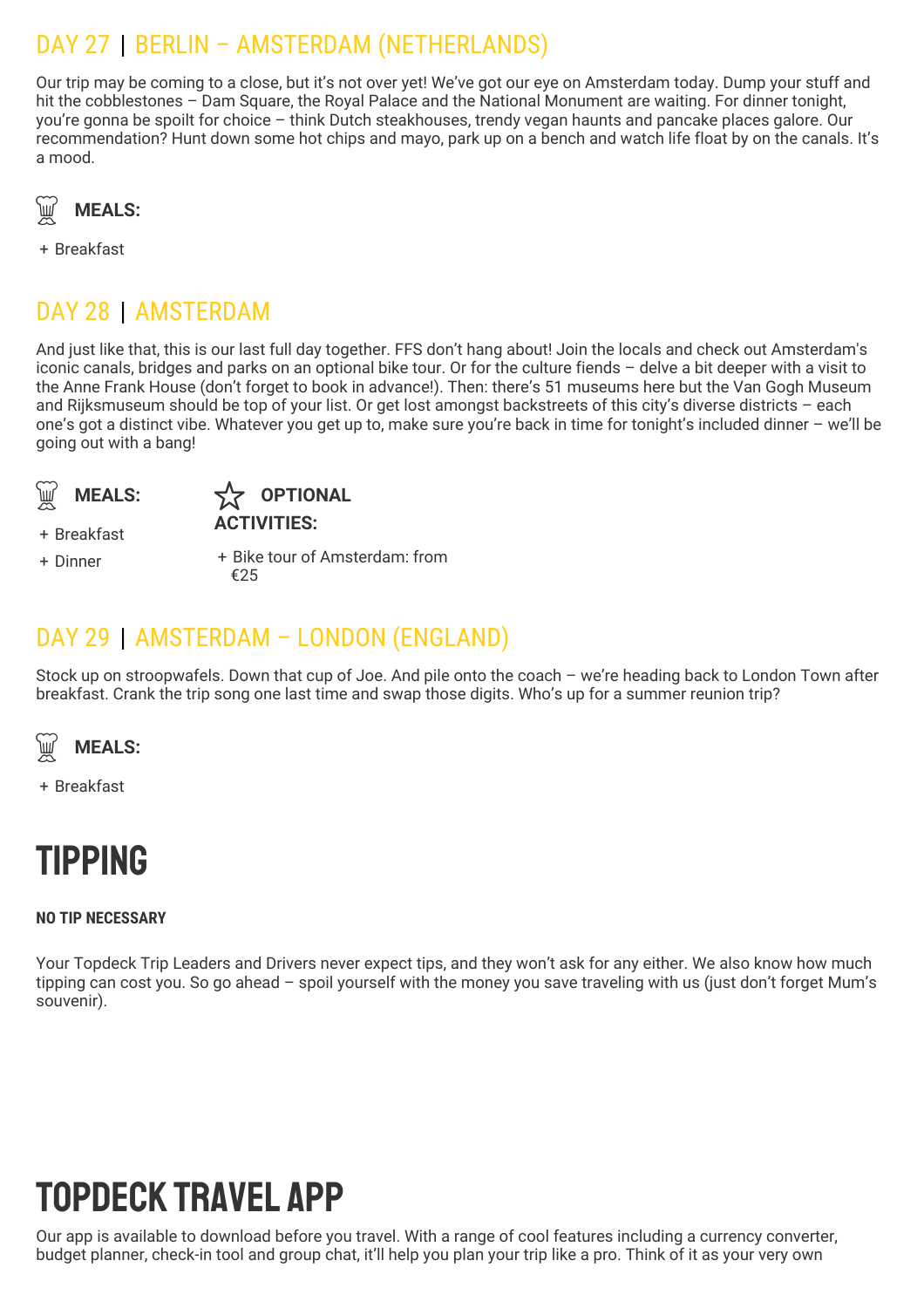Topdeck Trip Leader in the palm of your hand.

#### **TRIP GROUP CHAT**

Connect with your fellow Topdeckers before you depart and begin your magical friendship in the flash of a winking face emoji.

#### **ITINERARY VIEWER**

Get the lowdown on where you'll be going and what activities you'll be doing on each day of your trip with this handy little tool.

#### **CHECK-IN**

Plug in all your vital deets and we'll keep them safe for when you really need them. Making your life easier, one swipe at a time.

#### **BUDGET TRACKER**

Keep an eye on your holiday spending, leaving you with more FUN-ds to play with. Think: elaborate Spanish feasts (not questionable supermarket sandwiches).

#### **MAPS**

Navigate your way to meeting points and lesser-known local gems using pins dropped by your Trip Leader, seek out your own bucket list sites and take to the streets like a pro.

Once the trip is over, you'll need the app to give us feedback about your trip experience. We love to hear what you thought about your trip, as it helps to give us an idea of the things we're doing well and the things we could be doing better.

**PLEASE NOTE:** The Topdeck Travel App should only be downloaded once you have booked your trip. You will not be able to log in unless you have a Topdeck booking reference number.

**GET IT FOR [IPHONE](https://itunes.apple.com/gb/app/topdeck/id994727866?mt=8) GET IT FOR [ANDROID](https://play.google.com/store/apps/details?id=com.FlexiTechSolutions.TopDeck&hl=en)**



## Passenger safety

#### **NIGHTS OUT**

One of the best parts of travelling is experiencing the nightlife and entertainment each city has to offer. However, amidst the fun and excitement, it's important to be aware of your surroundings and personal safety as well. Before you hit the road with us, be sure to familiarise yourself with the following safety information.

When you're on a night out, remember to avoid walking alone, particularly through deserted areas like beaches and back streets. Always stick together, take a registered taxi where possible, and keep a note of your accommodation details so you can find your way back to your fellow Topdeckers if you become separated. It's also a good idea to get your Topdeck trip mates' mobile numbers in case you need to get hold of them while out and about.

In some countries, alcoholic measures can be considerably larger than what you may be used to. Try to keep track of what you're drinking, and if you see one of your trip mates looking a little worse for wear, take them back to your accommodation. Never leave your drink unattended.

It's also important to be aware that what you might consider harmless flirting may be interpreted differently in some countries. Be yourself and have fun, but stay savvy – you don't want to find yourself in an uncomfortable situation.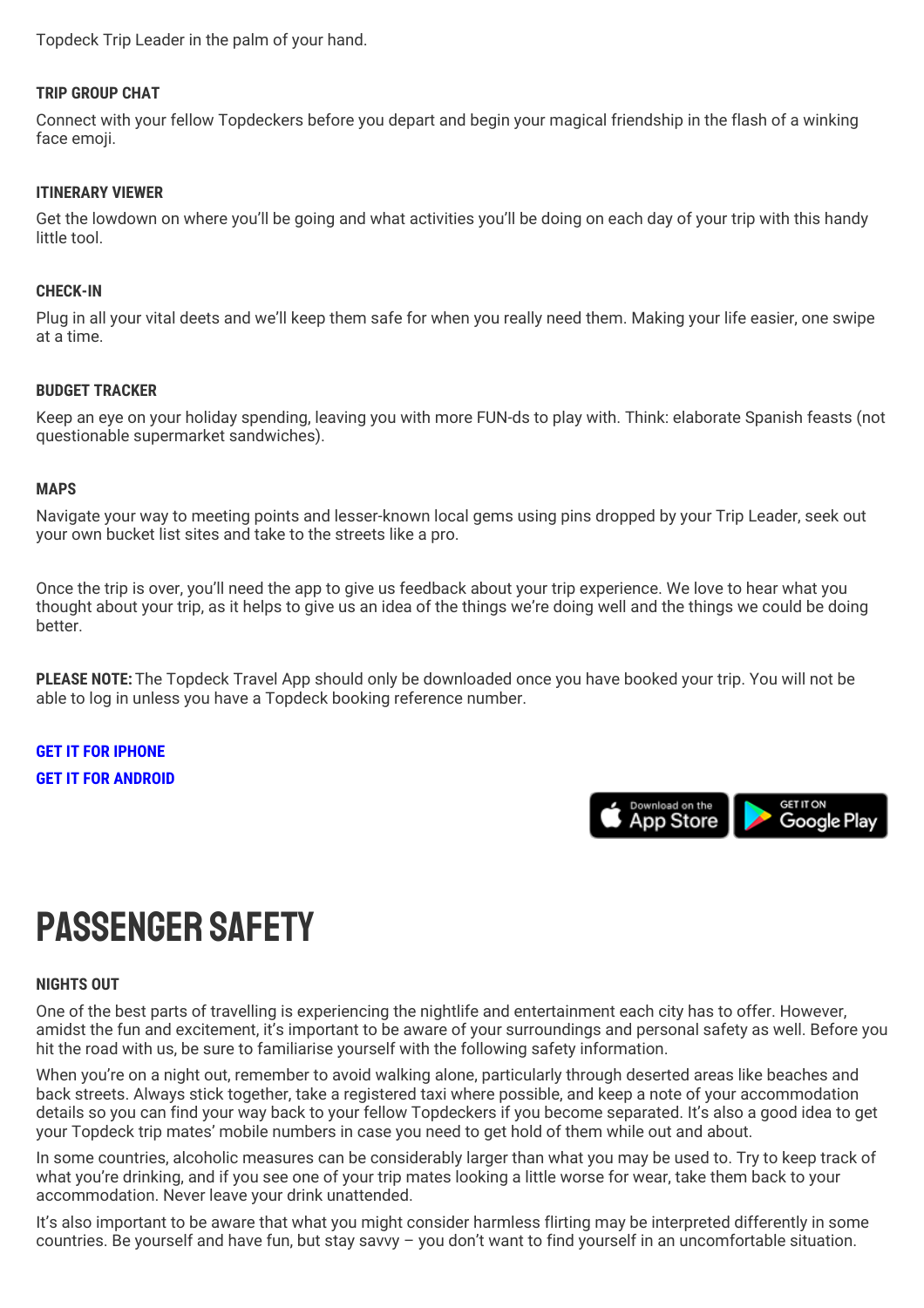#### **RESPECTING FELLOW PASSENGERS**

Here at Topdeck, we're all about inclusivity. We want to make sure that everyone has a great time on our trips, and that everyone feels like they're part of one happy Topdeck family.

What we're not about is excluding people or making them feel like they don't belong - that's just not what families do. That's why we always encourage Topdeckers to be kind and courteous to their fellow passengers. The golden rules? Always remember to respect each other's space, be mindful of causing excessive noise in shared accommodation and treat others how you'd wish to be treated yourself. Easy!

#### **DRUG USE**

Topdeck has a strict zero-tolerance drug policy. Passengers should not bring any illegal substances onto the Topdeck coach or into any of the accommodation we stay in on our trips. This includes marijuana, even if it is legal in some of the states your trip passes through. If you are found in possession of drugs, you will be removed from the trip. All instances of drug possession will be reported to Topdeck Head Office, who may consider alerting the relevant authorities.

**REMEMBER –** if you are found in possession of drugs, not only could you risk getting in trouble with the local police, but our Driver will also be held responsible if drugs are found on the Topdeck coach. Trust us, you wouldn't want that to happen to any of our Drivers – they're awesome.

#### **MENTAL HEALTH AND WELLBEING**

Culture shock, homesickness, random periods of feeling down – these things happen and are totally normal. You can rest assured that if you're feeling low, your Topdeck crew will do their utmost to cheer you up again**.**

Measures you can take to look after your mental health and wellbeing while on the road with us are:

- + Call home. Sometimes it's nice to hear a familiar voice and have a good old-fashioned catch up with your loved ones
- + Eat well. Never underestimate the power of a good, wholesome meal. Nobody feels at their best when they're hungry!
- + Drink responsibly. Not only will you swerve the dreaded hangover, but by keeping an eye on what you drink, you could also avoid getting into any potentially uncomfortable situations
- + Talk to your Trip Leader. Don't forget, they're probably far from home, too so they're sure to know of some triedand-tested ways to beat the blues
- + Integrate with your fellow Topdeckers. This one is key! The more fun you're having on your trip, the less likely you are to feel homesick (trust us).

#### **HOW TO BE A RESPONSIBLE TRAVELLER**

Responsible travel isn't difficult to achieve. With a little conscious thought and preparation, you can have an awesome holiday AND have a positive impact on the places you visit. Sweet!

Here are five things you can do to ensure you're travelling responsibly:

- + Conserve water. You know the drill reuse your hotel towels, take short showers and remember to turn off the tap when you're brushing your teeth
- + Reduce your waste. Ditch the plastic bag, refuse unnecessary packaging, dispose of your waste responsibly and recycle as much as possible
- + Go local. Hunt down locally owned and operated restaurants and bars, shop in local markets and book tours and activities run by local guides
- + Consider the wildlife. Avoid any attractions that involve closely engaging with wild animals
- + Respect local people and culture. Obeying local laws is a given but also remember to dress and behave in a manner appropriate to the community. Be polite and keep an open mind!

## OTHER INFORMATION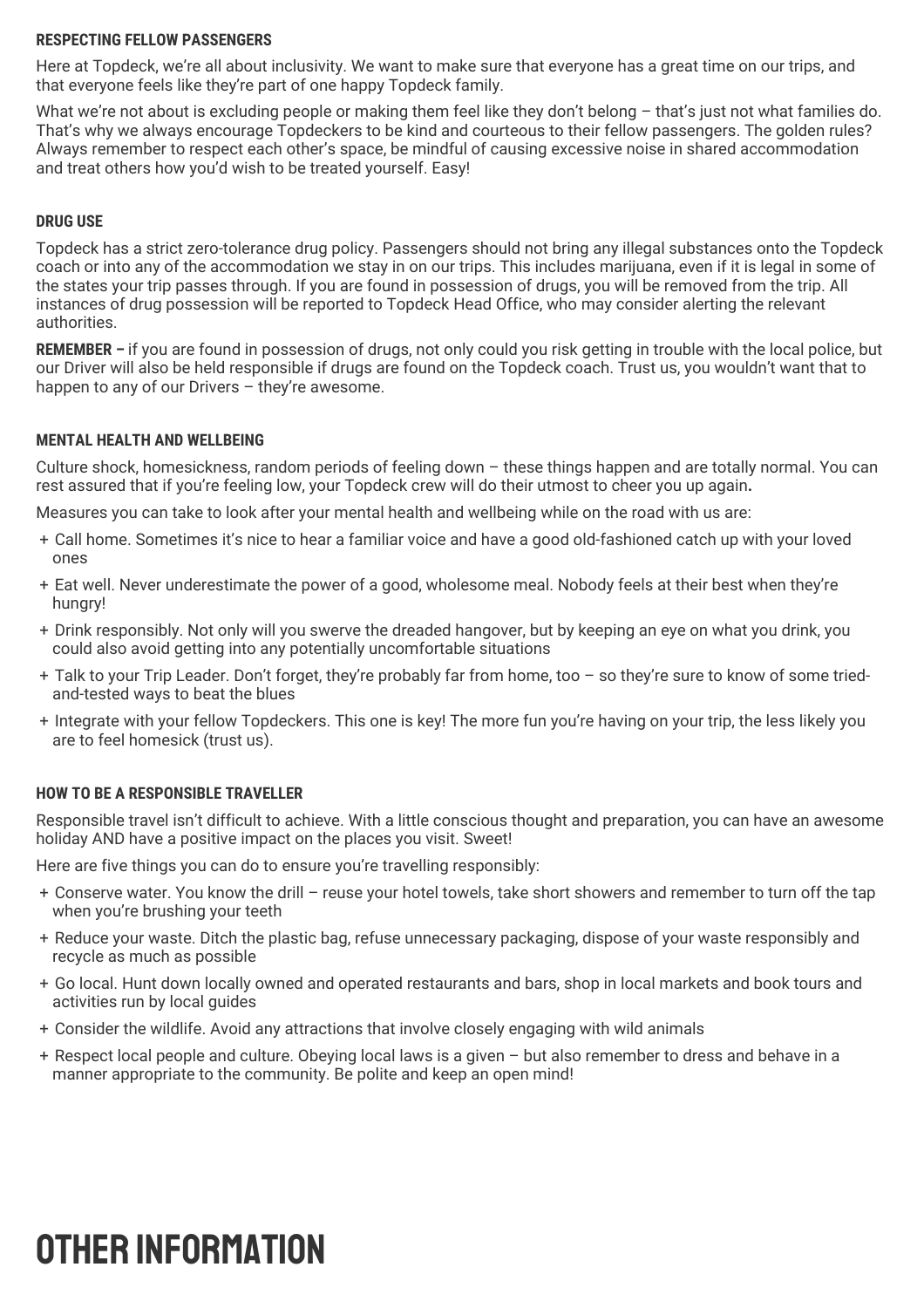# **INSURANCE**

Before your trip departs, it's compulsory for all passengers to take out comprehensive travel insurance covering cancellation, medical expenses (including repatriation), loss or damage to baggage and personal belongings, money and personal liability.

World Nomads provides comprehensive travel insurance for people from over 140 countries. For more information, visit **[www.topdeck.travel/travel-insurance](http://www.topdeck.travel/travel-insurance)**.

## Passports and Visas

Please make sure your passport is valid for at least six months after the last day of your trip. Some countries will refuse entry if you do not have at least six months validity remaining on your passport after your departure date. Depending on your nationality, you may require a visa to enter certain countries.

It is your responsibility to obtain visas prior to your trip departure. To determine which visas you'll need, you can consult either your own government's website or the government websites of the countries in which you will be travelling.

**PLEASE NOTE:** Some visas can take up to six weeks to acquire, so don't leave it until the last minute. Also, bear in mind that the validity of a visa often runs from its date of issue rather than the date of entry into the country. Please check with the appropriate embassy/embassies prior to departure, as requirements do change periodically.

## **WHAT TO BRING**

Based on our experience, these items are key. Everyone's different though – so if you want to bring more or less, go for it (as long as you don't exceed your 20kg allowance, that is!)

Heading on our Namaste India trip? Your luggage is capped at 15kg, so maybe leave the hairdryer at home.

- + 1 pair of comfortable walking shoes
- + 1 pair of smart casual shoes
- + 1 pair of thongs/jandals/flip-flops
- + 2 pairs of jeans/trousers
- + 2 pairs of shorts/skirts
- + 4 shirts/T-shirts
- + 2 sweaters/jumpers
- + Smart casual evening wear
- + 1 rainproof jacket
- + 1 warm jacket
- + Underwear and socks
- + Swimwear
- + Towel
- + Toiletries